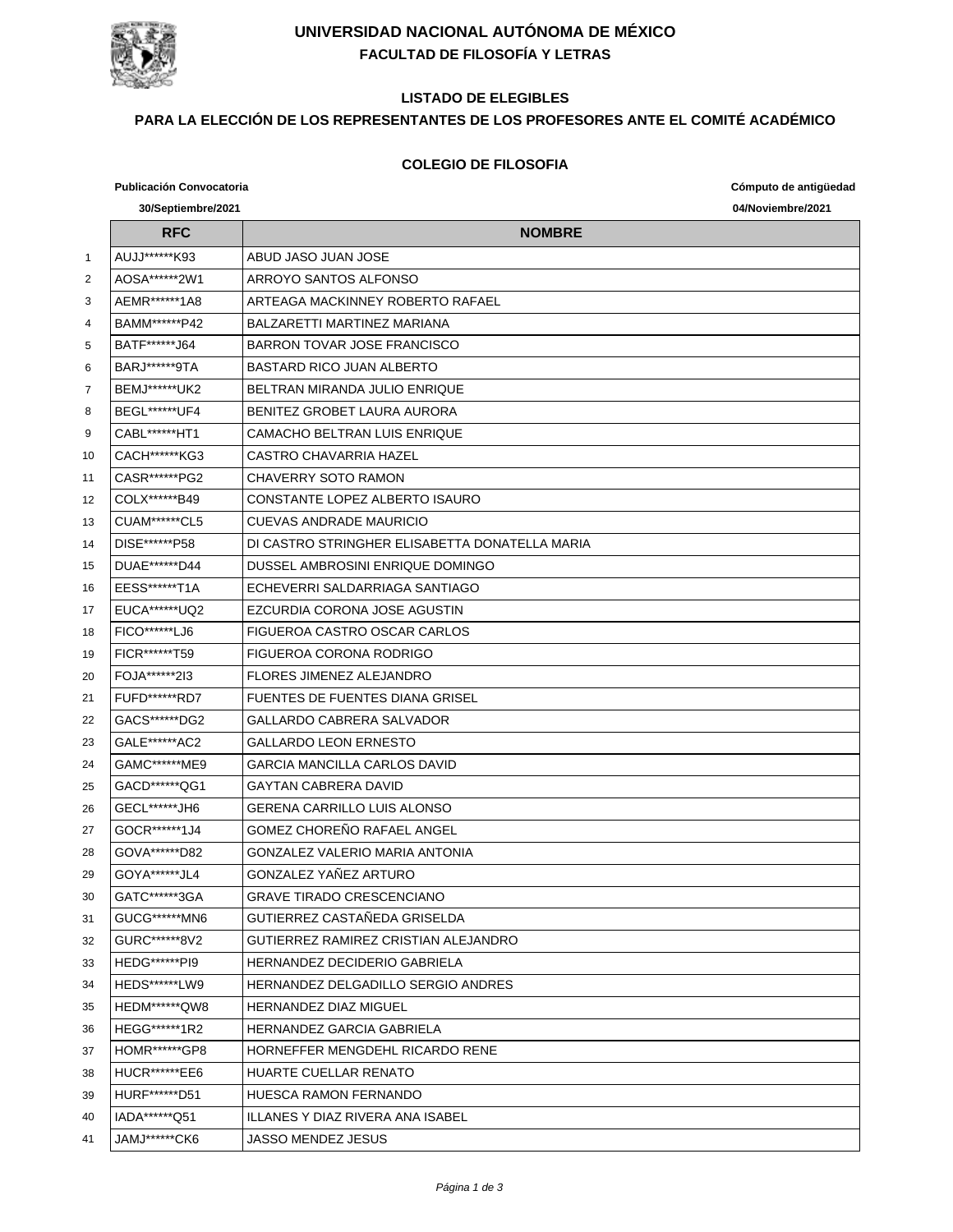

# **UNIVERSIDAD NACIONAL AUTÓNOMA DE MÉXICO FACULTAD DE FILOSOFÍA Y LETRAS**

# **LISTADO DE ELEGIBLES**

# **PARA LA ELECCIÓN DE LOS REPRESENTANTES DE LOS PROFESORES ANTE EL COMITÉ ACADÉMICO**

#### **COLEGIO DE FILOSOFIA**

|    | 30/Septiembre/2021    |                                      |                   |
|----|-----------------------|--------------------------------------|-------------------|
|    |                       |                                      | 04/Noviembre/2021 |
|    | <b>RFC</b>            | <b>NOMBRE</b>                        |                   |
| 42 | JUMJ******NH0         | JUAREZ MELGOZA JONATHAN              |                   |
| 43 | LAGR*******DT2        | LAGUNA GARCIA ROGELIO ALONSO         |                   |
| 44 | LAGJ*******PBA        | LANDA GOYOGANA JOSU                  |                   |
| 45 | LAOE******4Q6         | LAZOS OCHOA EFRAIN                   |                   |
| 46 | LISJ******QU9         | LINARES SALGADO JORGE ENRIQUE        |                   |
| 47 | LIMJ******CV0         | LIZAOLA MONTERRUBIO JULIETA GABRIELA |                   |
| 48 | LOBE******3F7         | LOMELI BRAVO EDUARDO SEBASTIAN       |                   |
| 49 | LOGS******QD2         | LOMELI GAMBOA SERGIO RODRIGO         |                   |
| 50 | LOGB******4P5         | LOPEZ GONZALEZ BILY                  |                   |
| 51 | LOMA*******HC2        | LOPEZ MOLINA AMALIA XOCHITL          |                   |
| 52 | LULH******749         | LUNA LOPEZ HECTOR EDUARDO            |                   |
| 53 | MARR*******CT4        | MALDONADO RODRIGUERA REBECA          |                   |
| 54 | MAMF******HW9         | MANCERA MARTINEZ FRANCISCO           |                   |
| 55 | <b>MAAO******FU7</b>  | MARTIARENA ALAMO OSCAR ROLANDO       |                   |
| 56 | MARR******VB2         | <b>MARTINEZ RUIZ ROSAURA</b>         |                   |
| 57 | MAVC*******UX0        | <b>MARTINEZ VELASCO CINTIA</b>       |                   |
| 58 | MOJS******590         | MONTES JIMENEZ SANDRA LUCIA          |                   |
| 59 | MOSA******45A         | <b>MONTES SUAREZ MARIA ARELI</b>     |                   |
| 60 | MOMM******LY9         | MORA MARTINEZ MARTHA ANDREA          |                   |
| 61 | MOEJ******KQ6         | MORADO ESTRADA JESUS RAYMUNDO        |                   |
| 62 | MOFE******864         | <b>MORALES FLORES EDGAR</b>          |                   |
| 63 | <b>MORC******LU0</b>  | <b>MORENO ROMERO CUITLAHUAC</b>      |                   |
| 64 | MOEA*******161        | MOSQUEDA ESPARZA JOSE ALEJANDRO      |                   |
| 65 | MUOL*******QS6        | MUNOZ OLIVEIRA LUIS HUMBERTO         |                   |
| 66 | MURV******BV2         | MUÑOZ ROSALES VICTORICO              |                   |
| 67 | OIMC*******IL2        | OLIVA MENDOZA CARLOS                 |                   |
| 68 | OIMG******IQ3         | ORTIZ MILLAN GUSTAVO MAURICIO        |                   |
| 69 | <b>PALT******H1A</b>  | PADILLA LONGORIA MARIA TERESA        |                   |
| 70 | PAMA******5X8         | PARIS MANDOKI AMILCAR                |                   |
| 71 | PAPL*******SG5        | PATINO PALAFOX LUIS AARON JESUS      |                   |
| 72 | PISE******K52         | PRIANI SAISO ERNESTO                 |                   |
| 73 | PICR******IW1         | PRIEGO CUETARA ROCIO DEL ALVA        |                   |
| 74 | QUGR******M62         | QUESADA GARCIA RAUL                  |                   |
| 75 | RAML*******U1A        | RAMOS ALARCON MARCIN LUIS            |                   |
| 76 | RAGA*******39A        | RAMOS GOMEZ PEREZ ANTONIO            |                   |
| 77 | RAVP******U86         | RAMOS VILLEGAS PEDRO ARTURO          |                   |
| 78 | RAES******F40         | RANGEL ESPINOSA SONIA                |                   |
| 79 | REOM******4A4         | REDONDO ORNELAS JOSE MANUEL          |                   |
| 80 | RILV******5H4         | RIVAS LOPEZ VICTOR GERARDO           |                   |
| 81 | <b>RUCA*******LU8</b> | RUFS CALDERON ANTOINE                |                   |
| 82 | SASL******KIA         | SAGOLS SALES LIZBETH MARGARITA       |                   |